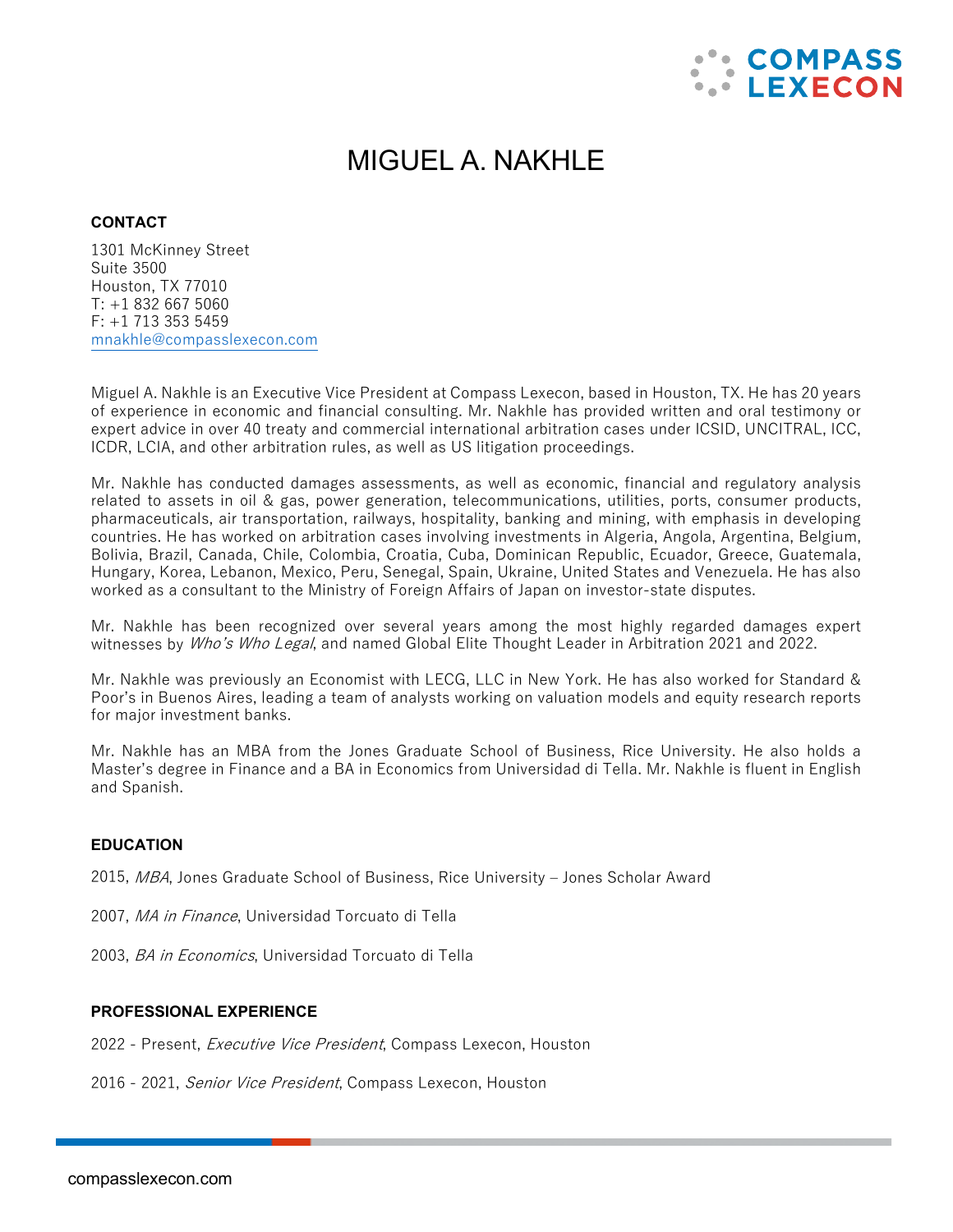- 2013 2015, Vice President, Compass Lexecon, Houston
- 2011 2012, Senior Economist, Compass Lexecon, Houston
- 2009 2010, *Economist*, LECG, LLC, New York
- 2007 2008, Manager, Standard & Poor's, Buenos Aires
- 2003 2006, Associate, LECG, LLC, Buenos Aires

### **TESTIFYING EXPERIENCE AND EXPERT APPOINTMENTS**

- Natural Gas / Crude Oil (ICSID) Damages assessment in treaty arbitration related to investments in refinery and oil fields in Peru.
- Transportation (ICSID) Damages assessment in treaty arbitration involving expropriation of cargo terminal in Belgium.
- Transportation (ICSID) Damages assessment in treaty arbitration involving cargo port services in Peru.
- Natural gas / Crude Oil (ICC) Damages assessment in commercial dispute related to natural gas compression services in Mexico.
- Electricity (ICSID) Damages assessment in treaty arbitration involving hydro plants in Peru.
- Transportation (ICDR) Damages assessment in commercial dispute related to joint venture in the truck haul and car haul sector in Mexico.
- Industrial Products (UNCITRAL) Damages assessment in treaty arbitration involving investments in the machinery manufacturing sector in Korea.
- Transportation (ICSID) Damages assessment in treaty arbitration involving investments in the aviation sector in Lebanon.
- Natural Gas / Crude Oil (ICDR) Damages assessment in commercial dispute related to indemnification payments in the acquisition of an oil & gas producer in Peru.
- Natural Gas / Crude Oil (ICC) Damages assessment in commercial dispute related to alleged overpricing in the provision of raw material to oil & gas major in Venezuela.
- Electricity (ICSID) Damages assessment in investment dispute related to regulatory changes in the provision of power generation ancillary services and in the sharing of fixed transmission charges in Peru.
- Electricity (ICSID) Damages assessment in investment dispute related to the interference with the rules of wholesale price formation in Argentina.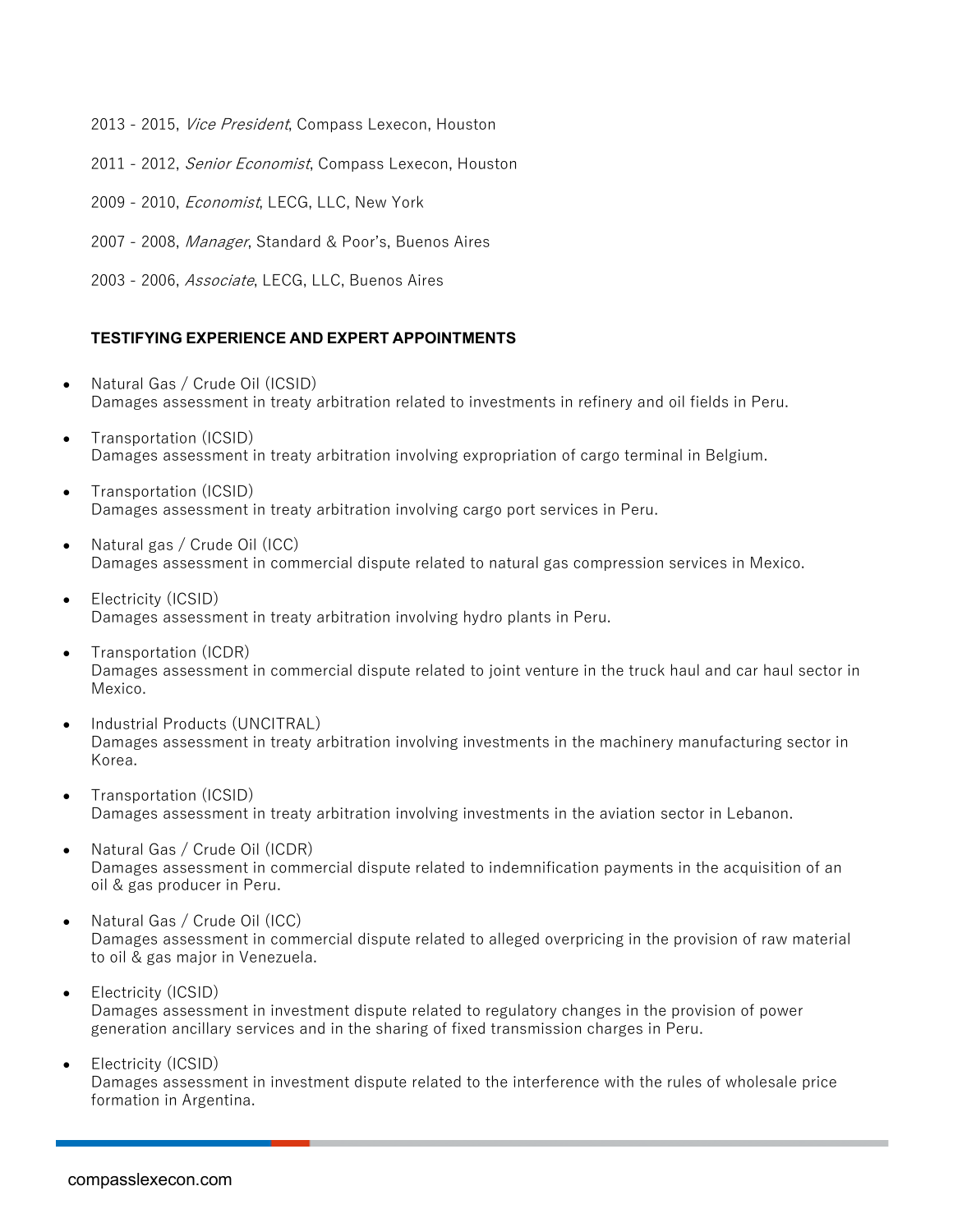• Consumer Products (UNCITRAL)

Damages assessment in investment dispute related to restrictions to the transfer of foreign currency and introduction of price controls in a paper products business in Venezuela.

- Pharmaceutical Products (ICC) Damages assessment in commercial dispute related to alleged misrepresentations during the due diligence process involving the sale of pharmaceutical company in Mexico.
- Electricity (ICC) Damages assessment in shareholder dispute related to alleged miscalculation of management fees accruing to the technical operator of a thermal and renewable electricity generator in the Dominican Republic.
- Natural Gas / Crude Oil (ICSID) Damages assessment in investment dispute involving investments in the energy sector in Croatia.
- Consumer Products (UNCITRAL) Damages assessment in investment dispute related to expropriation, restrictions to the transfer of foreign currency and introduction of price controls in a household cleaning products business in Venezuela.
- Transportation (Madrid Arbitration Court) Economic analysis in commercial dispute related to the appropriate calculation of strike price in stock repurchase option related to a joint venture to develop highways in Spain.
- Natural Gas / Crude Oil (ICDR) Damages assessment in commercial dispute related to an alleged contract breach in the production of raw materials used in oil and gas drilling in Mexico.

## **OTHER REPRESENTATIVE ENGAGEMENTS**

- Banking (LCIA) Economic analysis related to commercial dispute regarding termination clause in consulting agreement.
- Oil & Gas (UNCITRAL) Advisory in commercial dispute between contractors of crude oil refinery project in Ecuador.
- Transportation (Florida District Court) Fair market value assessment in four lawsuits related to alleged trafficking of confiscated port concession in Cuba.
- Banking (ICSID) Damages assessment: arbitration involving investments by Cypriot bank in Greece.
- Telecommunications (ICSID) Damages assessment: arbitration involving investments in a mobile telecommunications operator in Canada.
- Consultancy to the Ministry of Foreign Affairs (MOFA) of Japan on investor-state dispute settlement (ISDS)
- Natural Gas / Crude Oil (UNCITRAL) Damages assessment: arbitration involving investments in the energy sector in Croatia.
- Electricity (ICC)

Damages assessment: arbitration claim related to dispute between shareholders regarding the economic impact and interpretation of power purchase agreements with related parties in the Dominican Republic.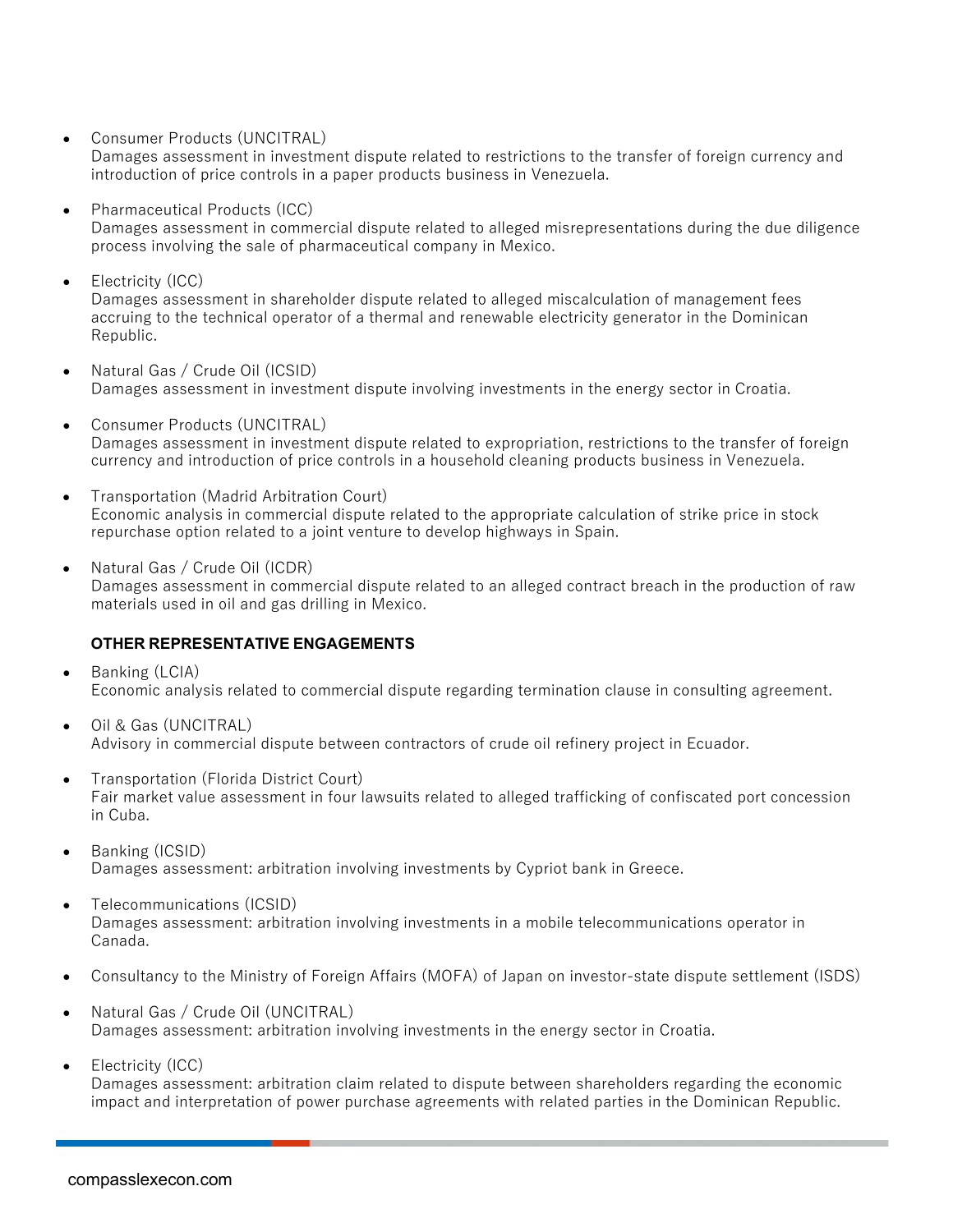• Natural Gas / Crude Oil

Consulting: pre-arbitration advisory in contractual dispute between US refinery and foreign supplier related oil price clause.

- Telecommunications (ICSID) Damages assessment: arbitration regarding damages to the shareholder of a mobile telecommunications company operating in Algeria.
- Natural Gas / Crude Oil (CIAC) Arbitration regarding contractual dispute related to the appropriateness and burden of royalties payable by a natural gas, natural gasoline, and LPG producer operating in Peru.
- Natural Gas / Crude Oil (ICSID) Damages assessment: arbitration claim regarding the unfair treatment of investments in two natural gas distribution companies operating in Argentina.
- Telecommunications (ICSID) Damages assessment: arbitration regarding damages due to the alleged expropriation and/or unfair treatment of a wireless telecommunication licensee in Senegal.
- Railroads (ICSID)

Damages assessment: Railroad Development Corporation v. Republic of Guatemala (ICSID Case No. ARB/07/23) arbitration regarding alleged investment treaty violations in the railroad industry in Guatemala.

• Cement (ICSID)

Damages assessment: arbitration regarding expropriation of investments in cement production facilities in Venezuela.

- Natural Gas / Crude Oil (ICSID) Damages assessment: arbitration related to alleged expropriation of assets in the business of crude oil and natural gas production and processing services in Venezuela.
- Natural Gas (UNCITRAL) Damages assessment: arbitration case about a business opportunity contractual dispute between two LNG producers operating in Trinidad and Tobago and Spain.
- Consumer Products (US Federal Court) Consulting: litigation case regarding the alleged wrongful termination of a long-term contract between a worldwide beverage producer and one of its local distributors (bottler) in Peru.
- Natural Gas / Crude Oil (US Federal Court) Damages assessment: litigation case regarding alleged misrepresentation of coverage terms of a political risk insurance policy involving a U.S. energy company with natural gas investments in Argentina and a U.Sbased insurance broker.
- Hospitality Industry (ICSID) Damages assessment: Alpha Projektholding GmbH v. Ukraine (ICSID ARB/07/16) arbitration regarding alleged expropriation and unfair treatment of an Austrian investor in its association agreement with a state-owned hotel in the city of Kiev, Ukraine.
- Electricity (LCIA) Damages assessment and causation analysis: arbitration regarding a political risk insurance claim between a group of international insurers and underwriters and U.S. investors holding assets in Argentina and Chile.
- Natural Gas / Crude Oil (ICSID)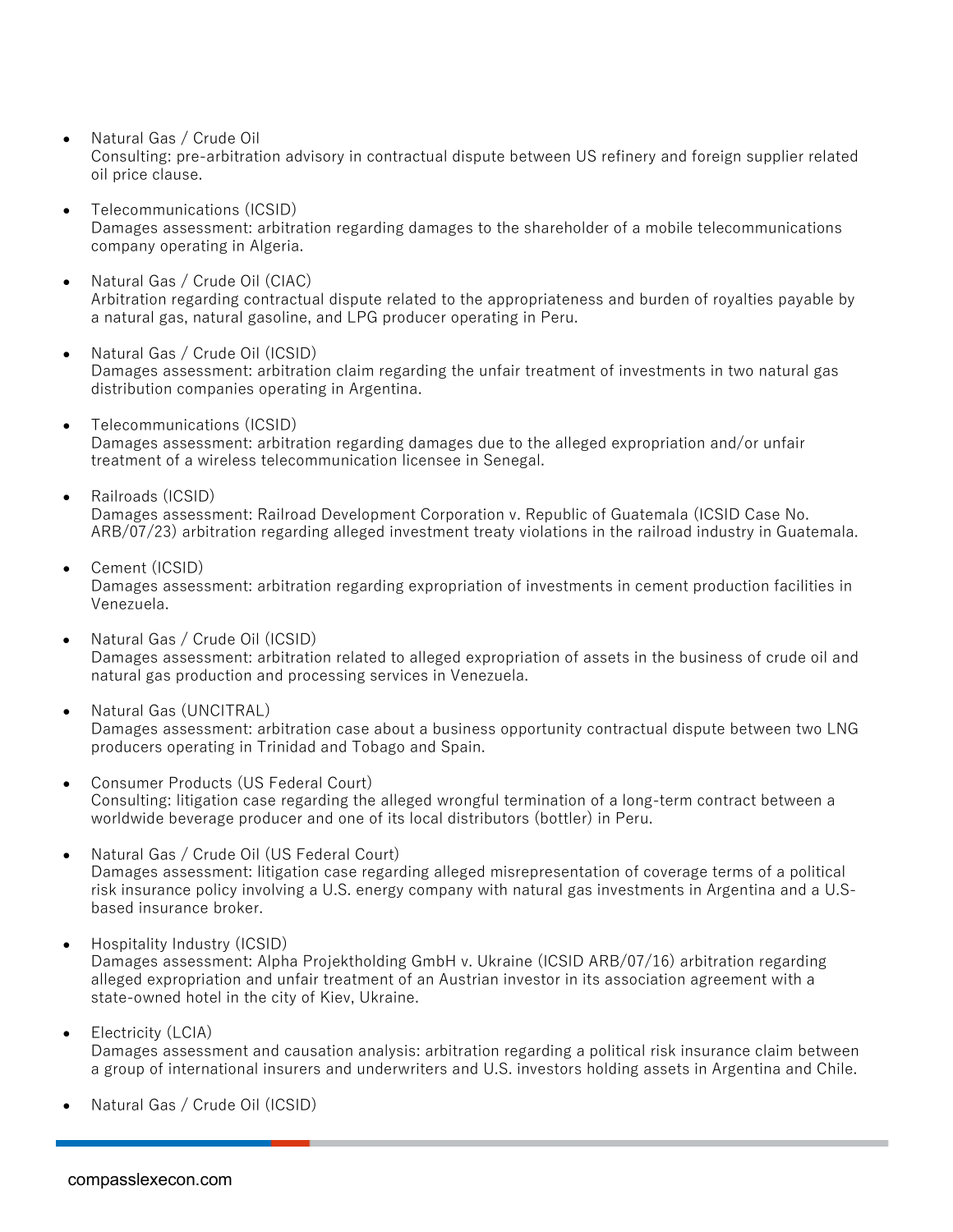Damages assessment: arbitration regarding expropriation of exploration, production and distribution of natural gas, crude oil and LPG assets in Bolivia.

- Forestry (US Federal Court) Damages assessment: claim regarding the use of forestry land by a natural gas and oil company in Argentina.
- Natural Gas / Crude Oil (AAA) Damages assessment: political risk insurance arbitration concerning expropriation of a US investor in gas distribution in Argentina.
- Natural Gas / Crude Oil (ICSID) Damages assessment: arbitration regarding unfair treatment dispute over the investment of a French investor in the production of electricity, crude oil and natural gas in Argentina.
- Telecommunications (ICSID) Damages assessment: arbitration concerning expropriation of a Spanish investor in the telecommunications sector in Argentina.
- Natural Gas / Crude Oil (ICSID) Damages assessment: arbitration concerning expropriation of a US investor in the crude oil, gas and electricity generation sectors in Argentina.
- Water Services (ICSID) Damages assessment: arbitration concerning expropriation of investments of a French-Spanish-British consortium in water distribution, Argentina.

## **SPEAKING ENGAGEMENTS**

Juris Ninth Annual Damages in International Arbitration Conference, 2021

1st Washington Arbitration Week, 2020

31st Annual ITA Workshop and Annual Meeting, Dallas, 2019

American Bar Association, Investment Arbitration & Transpacific Transactions Conference, Singapore, 2018.

Juris Sixth Annual Damages in International Arbitration Conference (co-Chair), Houston, 2017.

15th ICC Miami Conference on International Arbitration, Miami, 2017.

Young ICCA Workshop, Witness Examination in International Arbitration, Houston, 2015.

Centro de Arbitraje de la Industria de la Construcción, Expert Witness Workshop, Mexico, 2014.

Centro de Arbitraje de la Industria de la Construcción, Expert Witness Workshop, Mexico, 2013.